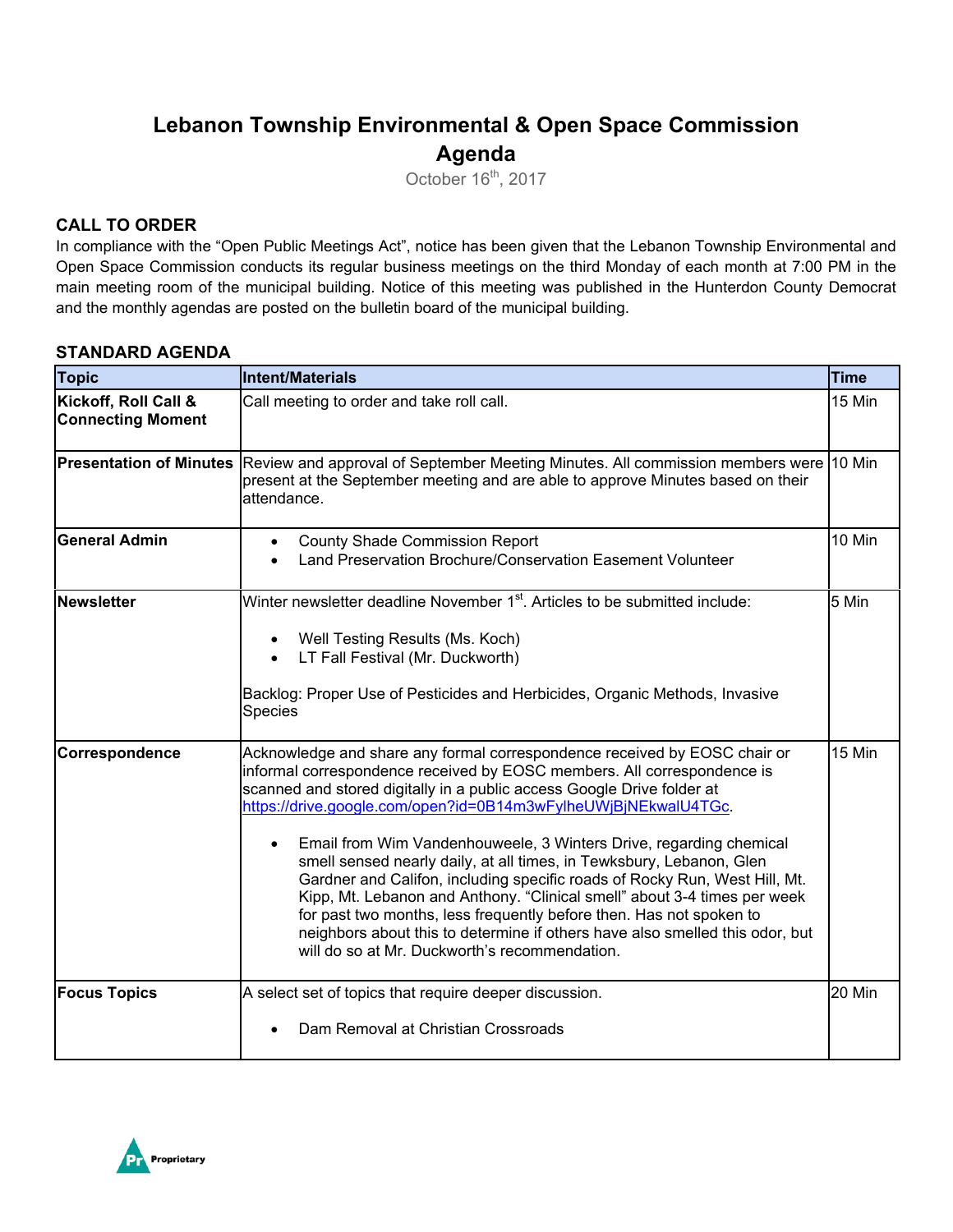| <b>Topic</b>   | <b>Intent/Materials</b>                                                                                                                                                                                                                                                                                                       | <b>Time</b> |
|----------------|-------------------------------------------------------------------------------------------------------------------------------------------------------------------------------------------------------------------------------------------------------------------------------------------------------------------------------|-------------|
| <b>Reports</b> | Provide updates on the following standard topics below; see pre-submitted updates<br>in Attachment 1.<br>Program Reports<br>Litter Cleanup (Naccarato)<br>Well Testing (Koch)<br><b>Project Reports</b><br>NJ Water Supply Property Agreement Refresh (Mickley)<br>Open Space and Preserved Property Mapping/OSRP (Duckworth) | 5 Min       |
|                | Block 36, Lot 17 Partial Preservation "Goracy Trail" (Hardy)<br>Block 35, Lot 88 Preservation "Red Mill Road" (Schmidt)<br>Pt. Mountain/Teetertown Link (Schmidt)<br>$\bullet$<br>2017 ANJEC Environmental Congress (Koch)                                                                                                    |             |
|                | <b>Administrative Reports</b><br>EOSC Budget (Duckworth)<br>$\bullet$<br>Planning Board (Duckworth)<br>$\bullet$<br>Highlands Act (Duckworth)<br>$\bullet$<br>Musconetcong Watershed Association (Henriksen)<br>$\bullet$<br>Raritan Headwaters Association (Lawler)<br>$\bullet$<br>Sustainable Jersey (Duckworth)<br>٠      |             |

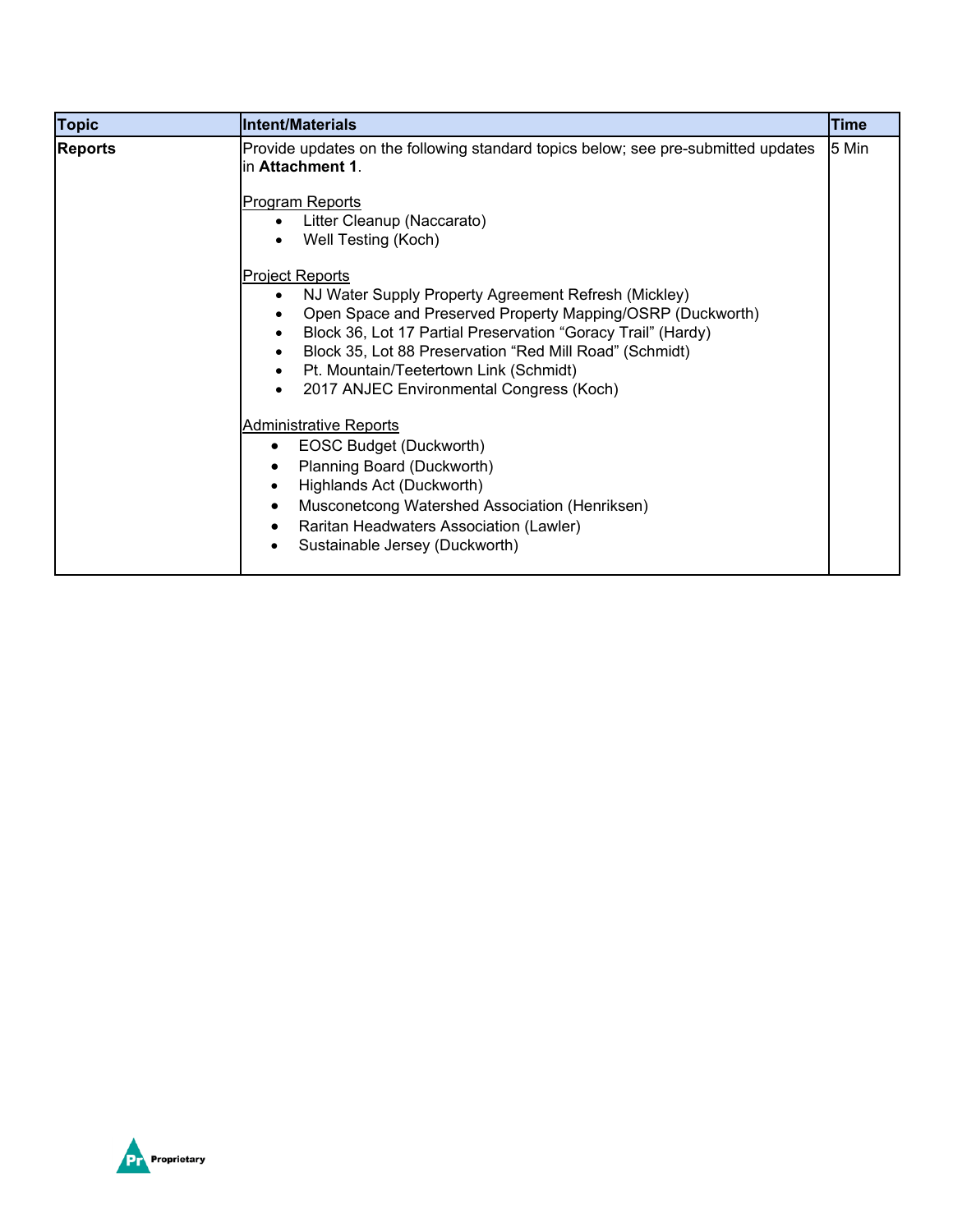## **Attachment 1: Reports**

#### **Program Reports**

**Well Testing** No update.

#### **Litter Cleanup**

No update.

#### **Project Reports**

#### **Open Space and Preserved Property Mapping/OSRP**

As per Mr. Duckworth on 16-Oct-2017, the open space and preserved property mapping effort using the online ScribbleMaps tool is nearly complete. All existing preserved properties and properties of preservation interest are mapped. A final audit of the underlying Excel data file against the online map is required. Another review of the OSRP draft document will occur at the Planning Board meeting on 17- Oct-2017.

#### **Lebanon Township Fall Fest**

As per Mr. Duckworth on 16-Oct-2017, EOSC had a station at the Lebanon Township Fall Festival in Memorial Park. Mr. Duckworth, Ms. Koch, Mr. Collett, Mr. Mickley and Ms. Hardy volunteered at various times throughout the day to set up, manage the activities and clean up. EOSC offered a game for children and adults where they could try to win a prize by tossing a bean bag through holes in a board that represented the different parks and open space in the Township. Prizes were oriented toward raising awareness of septic systems and septic maintenance. EOSC members also passed out a new township land preservation brochure. Approximately 37 brochures were passed out to Township Residents throughout the day with approximately 100 people playing the game. Overall the activity and materials were well-received.

#### **Goracy Trail**

As per Ms. Hardy on 15-Oct-2017, Committeeman & Open Space Coordinator Mike Schmidt & EOSC member, Ms. Hardy, met with the Landowner, Vi Giaquinto, on Oct 8th to review & discuss some survey maps with her as there appears to be some variations regarding her property line among the different land surveys. The Landowner plans to do some further survey research on this matter.

#### **NJ Water Supply Property Agreement Refresh**

No pre-submitted report received.

#### **Point Mountain to Teetertown Link**

No pre-submitted report received.

#### **Red Mill Road**

No pre-submitted report received.

#### **2017 ANJEC Environmental Congress**

Ms. Koch attended the 2017 ANJEC Environmental Congress on 13-Oct-2017 and provided the following report on the event:

Using Star Wars analogies, resistance as the key word, Jennifer Coffey outlined ANJEC's 2018 priorities: 1) Water Conservation Ordinances, 2) Stream Corridor Protection, 3) Renewable Energy, and 4) Single Use Plastic Reduction.

Mayor Dawn Zimmer of Hoboken gave a well-documented and illustrated analysis of Hoboken's post-

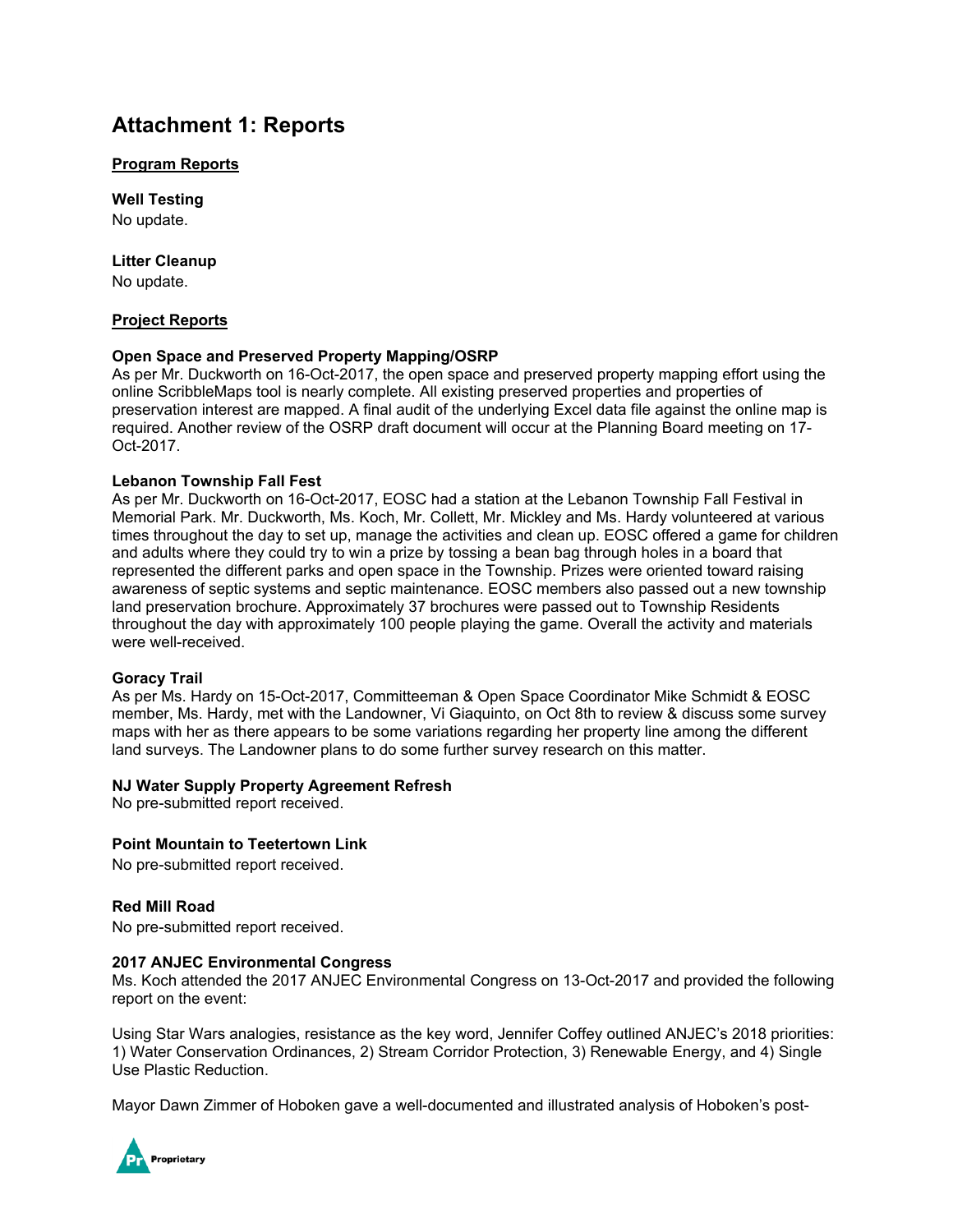Hurricane Sandy flood remediation project, titled "Rebuild by Design". Although the major pumping, storm walls and gates do not apply to Lebanon Township, keeping our waterways clear of debris, micro power grids with natural gas fuel, and their Emergency Response Team concept are worth investigating.

The first workshop was "Meeting with Commissioners". I chose "Trees" as my primary conversation with Jennifer Duckworth, chair of the Millburn Environmental Commission. Tree inventories are advocated, using GPS devices, working with Rutgers, and the NJ Shade Tree Federation [based in Flemington]. Tree health is important as it relates to air quality, shade, beauty and storm water management. By having a shade tree plan, the township may be awarded liability protection in the event a tree falls on a person.

We had the opportunity to test drive electric cars. I chose a Toyota Prius Prime, which is a plug-in hybrid, with a mpg of 54 and 113 when on full electric. I was impressed. Our municipal vehicles should aim for these qualities.

Governor Florio spoke at the mid-day period of how we must get people engaged and informed and that we, as Environmental Commissioners, have to have the information so that we can answer the public's questions.

Lisa Plevin, EPA officer under President Obama gave a lengthy talk on all of the proposed budget cuts of the current EPA. It will be devastating for New Jersey and affect us directly. Funds will be cut or eliminated for lead risk reduction, radon, underground tank monitoring, estuary programs, grants for wetlands, brown fields, drinking water standards, air pollution controls, superfund site remediation and the list goes on. \$140 million will be cut from NJ alone.

Cindy Ehrenclou, of Raritan Headwaters Association advocated getting new people in place in government, well-testing and stream clean-up.

The afternoon session I chose dealt with "Working with Local Businesses". Although some do not apply to us in Lebanon Township, e.g. Oyster Shell Reclamation, bulk container purchasing for local businesses, and other ideas suited to a more concentrated business locale, what would suit us is plastic use reduction through educating businesses to not give out plastic bags without asking if the customer wants one and getting restaurants to allow reusable containers and compostable utensils for take-out meals. Lambertville has an excellent program, "Third Can Program", where they compost all kitchen waste, dog waste and cardboard food boxes, sending it to a Sussex County company called AgChoice and then receiving clean compost in return. There is no net cost to the taxpayers, as the trash load is reduced significantly. Lambertville has found that 15% of their municipal waste stream is food related. Helaine Barr of the DEP spoke about NJ Sustainable Business Registry and using it to build relationships, reduce waste, and encourage LED bulb use and recycling. She asked us to frame the project as to what we are doing right and them improving upon it, to put a positive spin on the message of environmental responsibility.

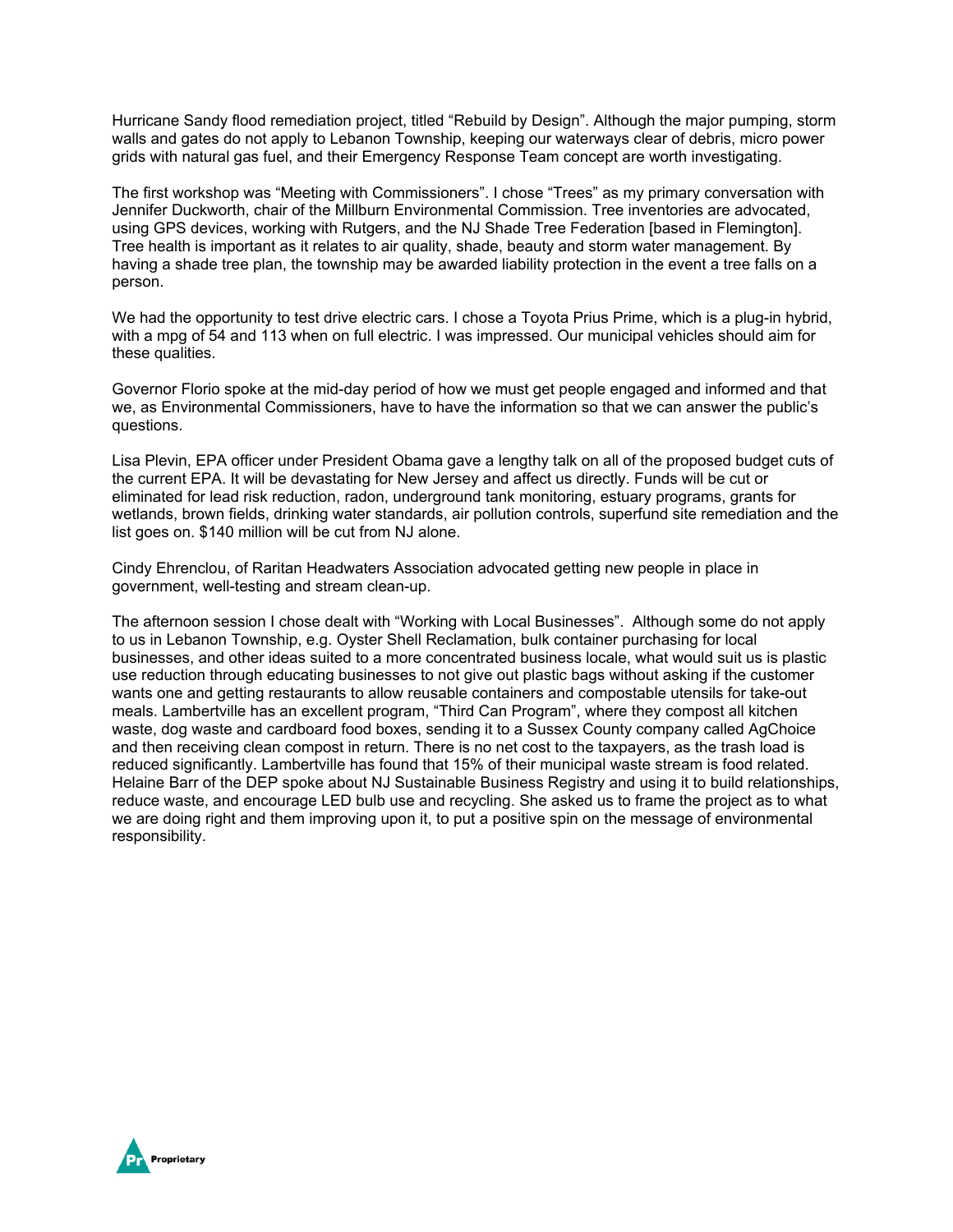#### **Administrative Reports**

#### **EOSC Budget (Duckworth)**

No pre-submitted report received.

#### **Planning Board (Duckworth)**

As per Mr. Duckworth on 16-Oct-2017, there was one Planning Board meeting on September 19<sup>th</sup>, which was the day after the September EOSC meeting. Mr. Duckworth presented the board with the slides approved by EOSC at the prior meeting, reiterating that preservation does not equate to acquisition. Mr. Duckworth stated repeatedly that text should be worked into the document that clearly communicates that many of the preservation priorities are listed because there is a small portion of the property, perhaps only requiring a conservation easement that would enable trail connectivity. The recommendation to incorporate the updated list of properties and the trail concept plan was generally well-received with direction given to Planner Bolan to include the list of properties in the updated OSRP map of preservation priorities.

#### **Highlands Act (Duckworth)**

No pre-submitted report received.

#### **Musconetcong Watershed Association (MWA)/Musconetcong River Management Council (MRMC) (Henriksen)**

No pre-submitted report received.

#### **Raritan Headwaters Association (Lawler)**

No pre-submitted report received.

#### **Sustainable Jersey (Duckworth)**

No pre-submitted report received.

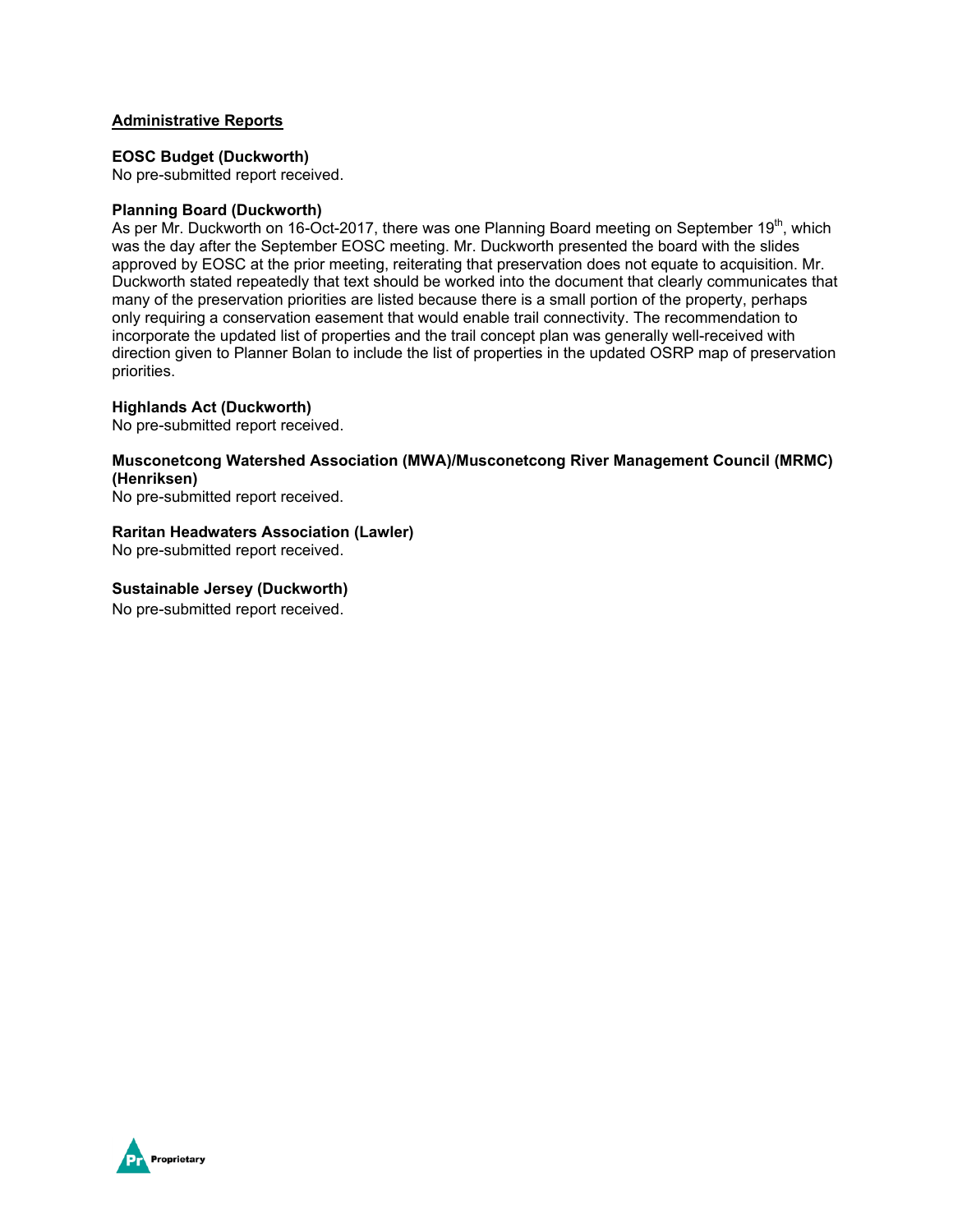# **Lebanon Township Environmental & Open Space Commission Minutes**

October  $16<sup>th</sup>$ , 2017

## **ROLL CALL**

| <b>EOSC Member</b>      | <b>Role</b>                      | <b>Attendance</b> |
|-------------------------|----------------------------------|-------------------|
| Adam Duckworth          | Chairman, Planning Board Liaison | Χ                 |
| <b>Sharon Petzinger</b> | Member                           | <b>No</b>         |
| Warren Newman           | Member                           | <b>No</b>         |
| Erik Jan Henriksen      | Member                           | Х                 |
| Nancy Lawler            | Member                           | Χ                 |
| Sharon Hardy            | Member                           | X                 |
| <b>Adam Mickley</b>     | Member                           | X                 |
| <b>Kathy Koch</b>       | Alternate 1                      | Χ                 |
| <b>Marty Collett</b>    | Alternate 2                      |                   |

#### **MEETING MINUTES**

| <b>Topic</b>                                     | Intent/Materials                                                                                                                                                                                                | Time   |
|--------------------------------------------------|-----------------------------------------------------------------------------------------------------------------------------------------------------------------------------------------------------------------|--------|
| Kickoff, Roll Call &<br><b>Connecting Moment</b> | Call meeting to order and take roll call.                                                                                                                                                                       | 15 Min |
|                                                  | <b>Minutes:</b> Mr. Duckworth called the meeting to order at 7:09 PM.                                                                                                                                           |        |
|                                                  | <b>Presentation of Minutes</b> Review and approval of September Meeting Minutes. All commission members were<br>present at the September meeting and are able to approve Minutes based on their<br>lattendance. | 10 Min |
|                                                  | Minutes: Mr. Duckworth asked for a motion to approve September Meeting Minutes.<br>A motion was made by Mr. Henriksen, seconded by Ms. Lawler and unanimously<br>approved.                                      |        |

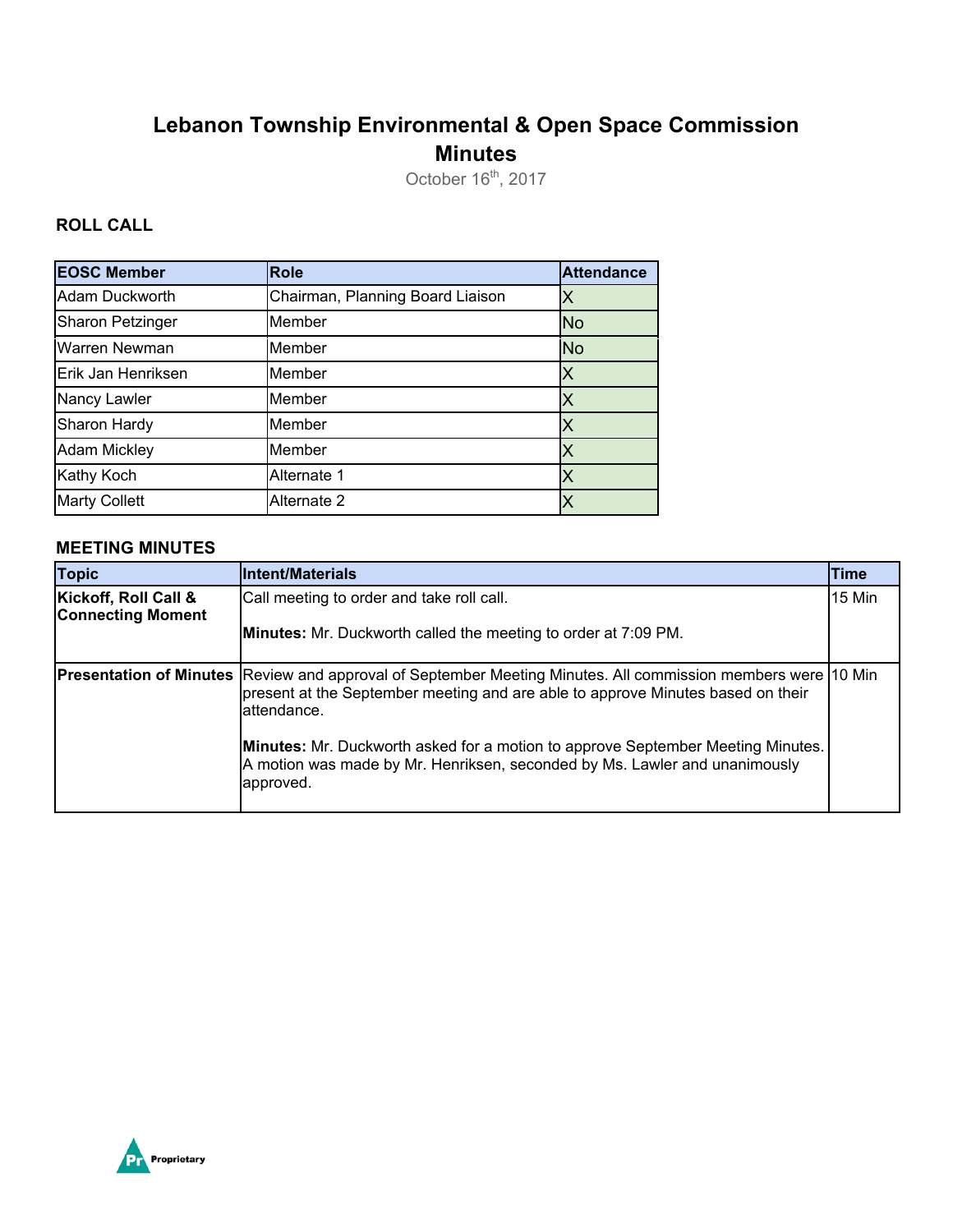| <b>Topic</b>         | <b>Intent/Materials</b>                                                                                                                                                                                                                                                                                                                                                                                                                                                                                                                                                                                                                                                                                                                                                                                                                                                                                                                                                                              | <b>Time</b> |
|----------------------|------------------------------------------------------------------------------------------------------------------------------------------------------------------------------------------------------------------------------------------------------------------------------------------------------------------------------------------------------------------------------------------------------------------------------------------------------------------------------------------------------------------------------------------------------------------------------------------------------------------------------------------------------------------------------------------------------------------------------------------------------------------------------------------------------------------------------------------------------------------------------------------------------------------------------------------------------------------------------------------------------|-------------|
| <b>General Admin</b> | <b>County Shade Commission Report</b><br>Land Preservation Brochure/Conservation Easement Volunteer<br>$\bullet$                                                                                                                                                                                                                                                                                                                                                                                                                                                                                                                                                                                                                                                                                                                                                                                                                                                                                     | 10 Min      |
|                      | Minutes: Mr. Duckworth asked Mr. Henriksen if there was any news regarding<br>services that might be provided by the County Shade Commission. Mr. Henriksen<br>stated that Robert Becker replied back and the only thing they are doing at this<br>juncture is at a location in Readington. If anything expands, they'll keep us in the<br>loop. Mr. Henriksen stated that this action is closed and no additional follow-up is<br>required.                                                                                                                                                                                                                                                                                                                                                                                                                                                                                                                                                         |             |
|                      | Mr. Duckworth stated that the Fall Fest on October 16 <sup>th</sup> was a successful event and<br>shared some pictures from the event with the commission. He reviewed the<br>information in the pre-submitted report with the commission and passed out the new<br>Land Preservation Brochures to those that hadn't yet seen them. Mr. Duckworth<br>asked the team to give feedback on the brochure at the next meeting. Ms. Hardy<br>suggested we create a Slack channel for the Fall Fest for planning purposes next<br>year. Ms. Lawler stated that we should give copies to the Land Trusts for feedback<br>and that she would do that. Ms. Lawler also stated that we should consider to pay<br>someone to do the conservation easement assessment project rather than looking<br>for a volunteer. She suggested to reach out to the Rutgers Cooperative Extension to<br>see if they can help. Mr. Duckworth said he would do that. Mr. Collett acknowledged<br>that was a good idea, as well. |             |
| <b>Newsletter</b>    | Winter newsletter deadline November 1 <sup>st</sup> . Articles to be submitted include:                                                                                                                                                                                                                                                                                                                                                                                                                                                                                                                                                                                                                                                                                                                                                                                                                                                                                                              | 5 Min       |
|                      | Well Testing Results (Ms. Koch)<br>$\bullet$<br>LT Fall Festival (Mr. Duckworth)<br>$\bullet$                                                                                                                                                                                                                                                                                                                                                                                                                                                                                                                                                                                                                                                                                                                                                                                                                                                                                                        |             |
|                      | Backlog: Proper Use of Pesticides and Herbicides, Organic Methods, Invasive<br>Species                                                                                                                                                                                                                                                                                                                                                                                                                                                                                                                                                                                                                                                                                                                                                                                                                                                                                                               |             |
|                      | Minutes: Mr. Duckworth stated there were two articles on the docket for the winter<br>newsletter and reminded the team that the deadline for article submission is<br>November 1 <sup>st</sup> . He asked if anyone had other articles they wished to submit. Ms.<br>Lawler asked if there was anything important to inform residents of before winter. Mr.<br>Henriksen suggested we suggest people do a road cleanup before the snow falls.<br>Mr. Duckworth stated that that would be easy enough and he would put a blurb in<br>the newsletter. Ms. Hardy suggested we promote leaf removal and brush clearance<br>along driveways. Ms. Lawler suggested we promote the actions DPW has taken to<br>reduce salt usage; she said she would talk with Committeeman Schmidt to validate<br>the details.                                                                                                                                                                                             |             |

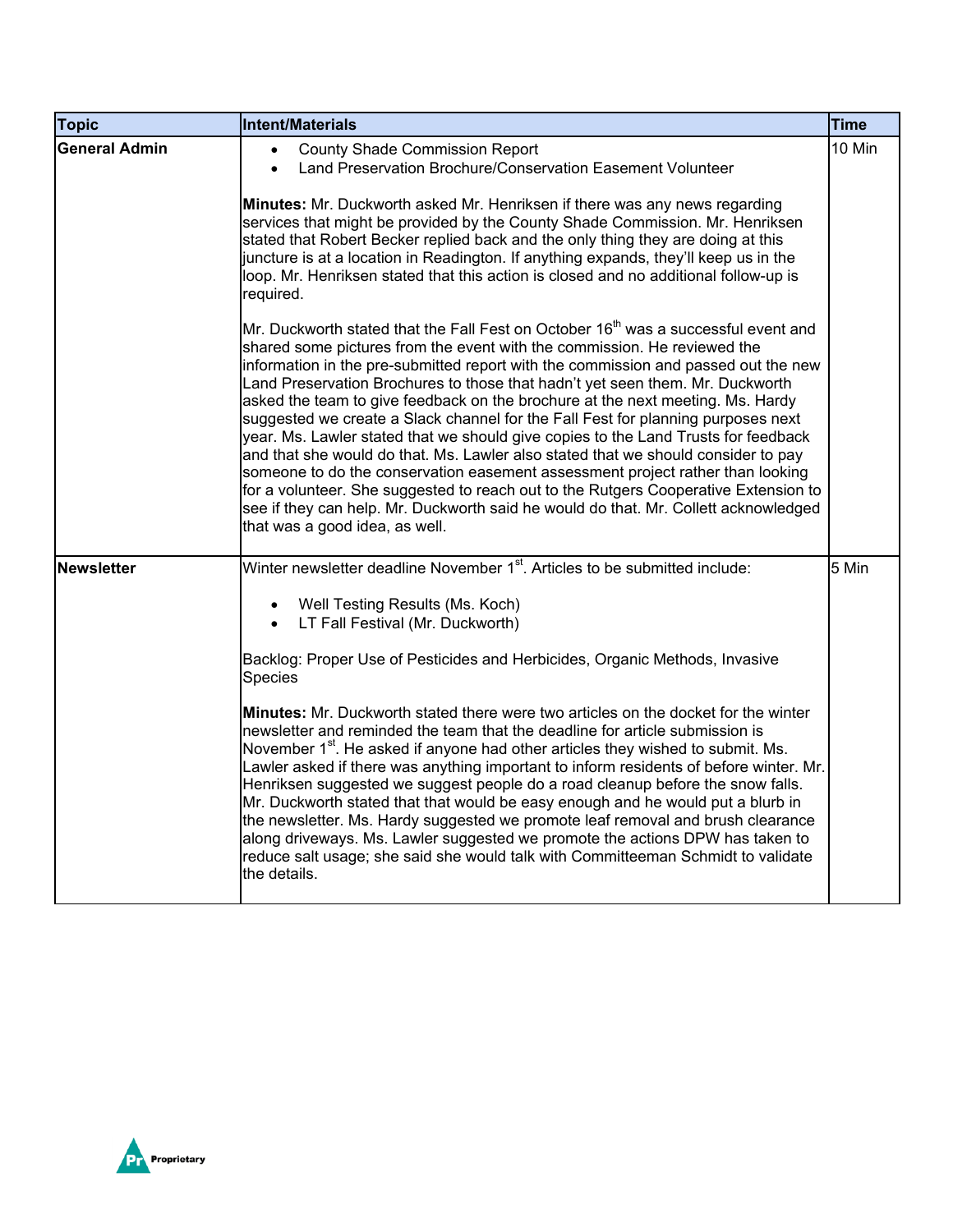| <b>Topic</b>        | Intent/Materials                                                                                                                                                                                                                                                                                                                                                                                                                                                                                                                                                                                                                                                                                                                                                                                                                                                                                                                                                                                                                                                            | Time   |
|---------------------|-----------------------------------------------------------------------------------------------------------------------------------------------------------------------------------------------------------------------------------------------------------------------------------------------------------------------------------------------------------------------------------------------------------------------------------------------------------------------------------------------------------------------------------------------------------------------------------------------------------------------------------------------------------------------------------------------------------------------------------------------------------------------------------------------------------------------------------------------------------------------------------------------------------------------------------------------------------------------------------------------------------------------------------------------------------------------------|--------|
| Correspondence      | Acknowledge and share any formal correspondence received by EOSC chair or<br>informal correspondence received by EOSC members. All correspondence is<br>scanned and stored digitally in a public access Google Drive folder at<br>https://drive.google.com/open?id=0B14m3wFylheUWjBjNEkwalU4TGc.<br>Email from Wim Vandenhouweele, 3 Winters Drive, regarding chemical<br>$\bullet$<br>smell sensed nearly daily, at all times, in Tewksbury, Lebanon, Glen<br>Gardner and Califon, including specific roads of Rocky Run, West Hill, Mt.<br>Kipp, Mt. Lebanon and Anthony. "Clinical smell" about 3-4 times per week<br>for past two months, less frequently before then. Has not spoken to<br>neighbors about this to determine if others have also smelled this odor, but<br>will do so at Mr. Duckworth's recommendation.<br>Minutes: Mr. Duckworth reviewed the details in the agenda regarding the inquiry<br>from Wim Vandenhouweele. Mr. Henriksen stated that the appropriate organization                                                                         | 15 Min |
|                     | to call is the DEP and that the number is (877)WARNDEP. Mr. Duckworth said he<br>would respond to Mr. Vandenhouweele.                                                                                                                                                                                                                                                                                                                                                                                                                                                                                                                                                                                                                                                                                                                                                                                                                                                                                                                                                       |        |
| <b>Focus Topics</b> | A select set of topics that require deeper discussion.                                                                                                                                                                                                                                                                                                                                                                                                                                                                                                                                                                                                                                                                                                                                                                                                                                                                                                                                                                                                                      | 20 Min |
|                     | Dam Removal at Christian Crossroads                                                                                                                                                                                                                                                                                                                                                                                                                                                                                                                                                                                                                                                                                                                                                                                                                                                                                                                                                                                                                                         |        |
|                     | Minutes: Mr. Duckworth stated there was only one focus topic this evening and<br>turned the meeting over to Ms. Lawler to facilitate the conversation on the Christian<br>Crossroads dam removal. Ms. Lawler stated that there is a dam on the property of<br>Christian Crossroads that is impounding nearly seven acres of pond. The dam is in<br>non-compliance and in danger of failing. It has to be replaced as an estimated cost<br>of \$1.4MM or removed at an estimated cost of \$0.5MM. The owner has chosen to<br>remove the dam. Mr. Bryan Cowden, a restoration specialist from Trout Scapes<br>River Restoration, LLC., has been hired for the project. Mr. Cowden had called Ms.<br>Lawler to inform the EOSC that this work was being planned. Mr. Duckworth asked if<br>the EOSC would be informed through a required notification process but Ms. Lawler<br>said not in the case of a privately-owned dam. She stated that an environmental<br>company is monitoring the work, monitoring such indicators as pH and turbidity<br>downstream from the site. |        |
|                     | The DEP has asked him to relocate all the fish. He has a water lowering permit and<br>a scientific fish collection permit and will stock appropriate species in a pond at<br>Crystal Springs Preserve. He will apply hydro-seeding once water is lowered. Ms.<br>Lawler stated that all appropriate precautions seem to be being taken. Ms. Lawler<br>stated that Mr. Cowden told her his personal goal is to restore trout production<br>capabilities and that he hopes to have an event to come and plant trees at the site.<br>Mr. Duckworth asked if there was any need for Mr. Cowden to come speak with us.<br>Ms. Lawler said not at this time. Mr. Mickley said that this would be a good article for<br>a future newsletter once the project is completed and could include some of the<br>historical aspects of the lake and the camp. Mr. Duckworth said he would add it to<br>the newsletter backlog. Mr. Duckworth asked what the timeline for the project is and<br>Ms. Lawler replied that it would be $\sim$ 1-1/2 years.                                   |        |